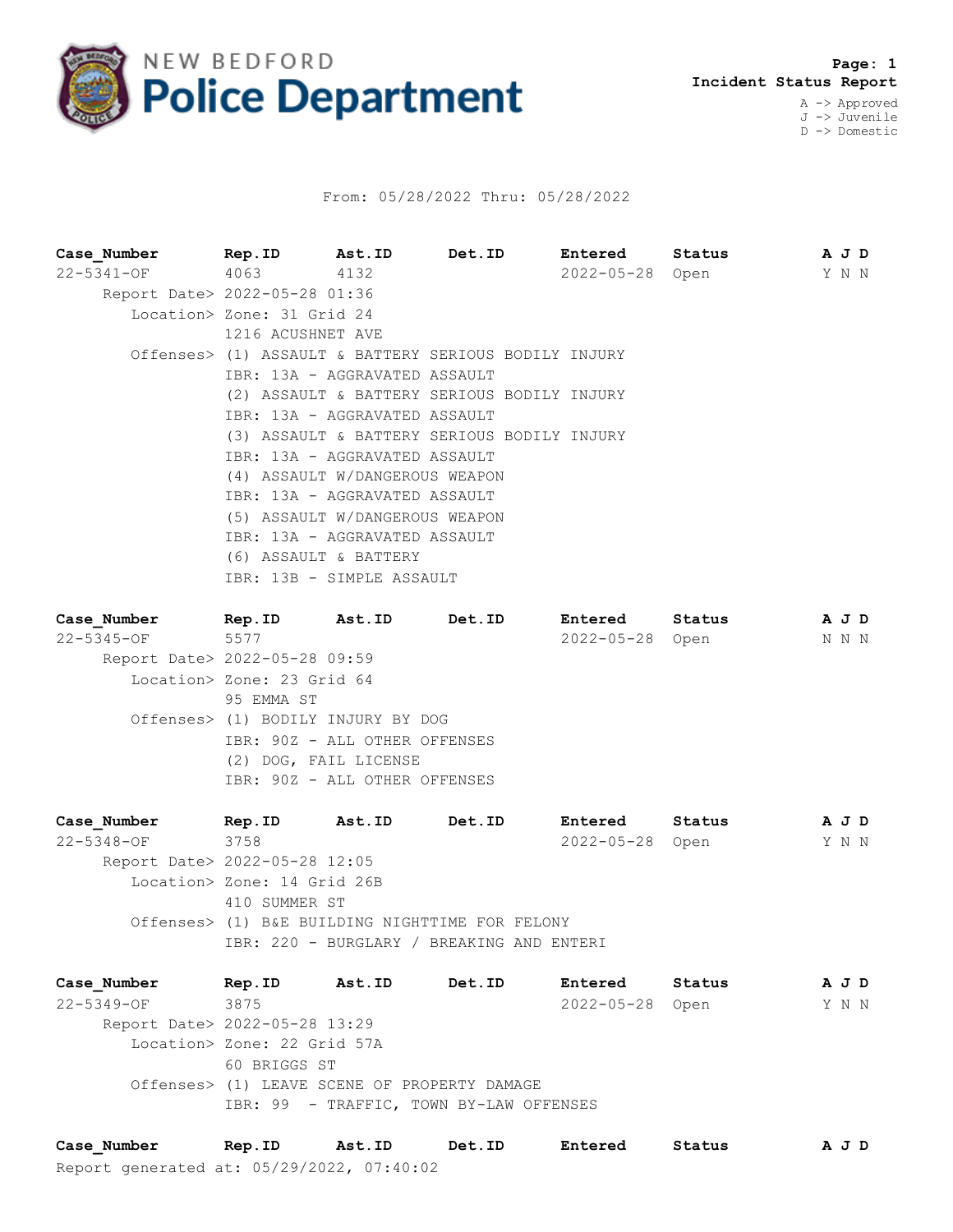

 **Page: 2 Incident Status Report**

> A -> Approved J -> Juvenile D -> Domestic

| 22-5350-OF 5577               |                                         |                             |               | 2022-05-28 Open |        |  | N N N |  |  |
|-------------------------------|-----------------------------------------|-----------------------------|---------------|-----------------|--------|--|-------|--|--|
| Report Date> 2022-05-28 13:13 |                                         |                             |               |                 |        |  |       |  |  |
|                               |                                         | Location> Zone: 12 Grid 42B |               |                 |        |  |       |  |  |
|                               | 47 OCEAN ST                             |                             |               |                 |        |  |       |  |  |
|                               | Offenses> (1) DOG, FAIL MUZZLE/RESTRAIN |                             |               |                 |        |  |       |  |  |
|                               | IBR: 90Z - ALL OTHER OFFENSES           |                             |               |                 |        |  |       |  |  |
|                               |                                         | (2) DOG, FAIL LICENSE       |               |                 |        |  |       |  |  |
|                               | IBR: 90Z - ALL OTHER OFFENSES           |                             |               |                 |        |  |       |  |  |
| Case Number                   | Rep.ID                                  | Ast.ID                      | <b>Det.ID</b> | <b>Entered</b>  | Status |  | A J D |  |  |
| 22-5352-OF                    | 3874                                    |                             |               | 2022-05-28      | Open   |  | Y N N |  |  |
| Report Date> 2022-05-28 13:19 |                                         |                             |               |                 |        |  |       |  |  |
|                               | Location> Zone: 31 Grid 16B             |                             |               |                 |        |  |       |  |  |

1671 ACUSHNET AVE Offenses> (1) DESTRUCTION OF PROPERTY -\$1200, MALICIOUS c266 §127 IBR: 290 - DESTRUCTION / DAMAGE / VANDALI

**Case\_Number Rep.ID Ast.ID Det.ID Entered Status A J D** 22-5354-OF 3894 2022-05-28 Open Y N N Report Date> 2022-05-28 15:53 Location> Zone: 21 Grid 57B 293 RIVET ST Offenses> (1) LARCENY FROM PERSON IBR: 23H - ALL OTHER LARCENY

| Case Number                   | Rep.ID                      | <b>Ast.ID</b>                   | <b>Det.ID</b> | Entered         | Status | A J D |
|-------------------------------|-----------------------------|---------------------------------|---------------|-----------------|--------|-------|
| $22 - 5358 - OF$              | 5577                        |                                 |               | 2022-05-28 Open |        | N N N |
| Report Date> 2022-05-28 17:01 |                             |                                 |               |                 |        |       |
|                               | Location> Zone: 31 Grid 25A |                                 |               |                 |        |       |
|                               | 122 SAWYER ST               |                                 |               |                 |        |       |
|                               |                             | Offenses> (1) DOG, FAIL LICENSE |               |                 |        |       |
|                               |                             | IBR: 90Z - ALL OTHER OFFENSES   |               |                 |        |       |
|                               |                             | (2) DOG, FAIL LICENSE           |               |                 |        |       |
|                               |                             | IBR: 90Z - ALL OTHER OFFENSES   |               |                 |        |       |
|                               |                             |                                 |               |                 |        |       |
|                               |                             |                                 |               |                 |        |       |

| Case Number | Rep.ID | Ast.ID | Det.ID | Entered         | Status | A J D |
|-------------|--------|--------|--------|-----------------|--------|-------|
| 22-5362-OF  | 4094   | 4081   |        | 2022-05-28 Open |        | Y N N |

Report generated at: 05/29/2022, 07:40:02